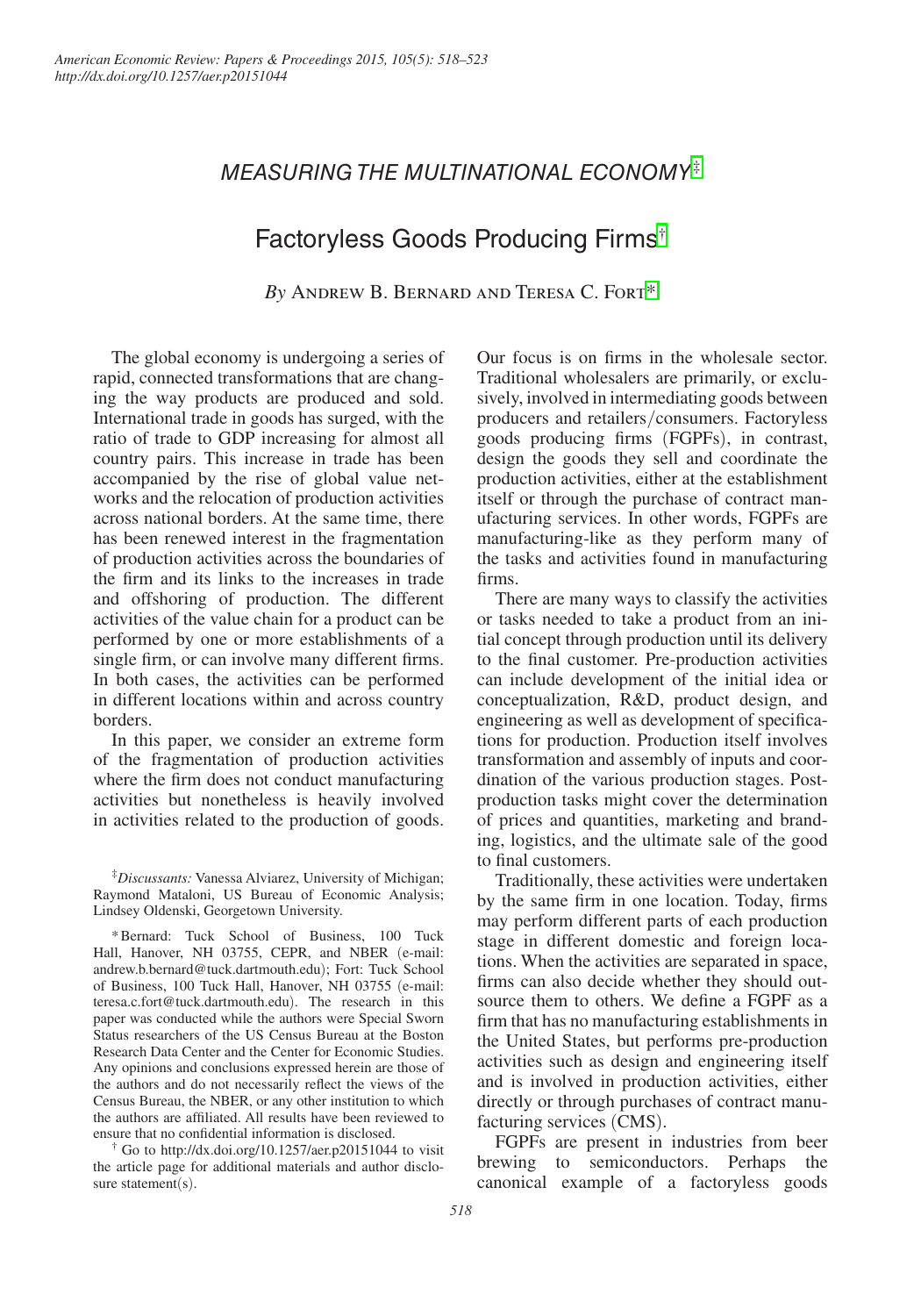producer is the British appliance firm, Dyson, best known for its innovative vacuum cleaners. The firm initially designed, engineered, and produced vacuum cleaners in Wiltshire, England but subsequently chose to offshore and outsource all the production to Malaysia while leaving several hundred research and other employees in the United Kingdom. Dyson's more recent innovations in product lines such as hand dryers and fans have never been produced in the United Kingdom or by Dyson itself.

The best-known example of a factoryless goods producer is Apple Inc. Apple designs, engineers, develops, and sells consumer electronics, software, and computers. For the vast majority of its products, including iPhones, iPads, and MacBooks, Apple does none of the production and the actual manufacturing is performed by other firms in China and elsewhere. While Apple is known for its goods and services and closely controls all aspects of a product, almost none of Apple's US establishments would be in the manufacturing sector.<sup>1</sup>

The semiconductor industry is well-known to have factoryless goods producers in the form of "fabless" firms.<sup>2</sup> Mindspeed Technologies, a fabless semiconductor manufacturer in Newport Beach, CA "designs, develops, and sells semiconductor solutions for communications applications in wireline and wireless network infrastructure equipment." Mindspeed outsources all semiconductor manufacturing to other merchant foundries, such as TSMC, Samsung, and others. Mindspeed's establishments would not be in the manufacturing sector.

Dyson and Apple started with production facilities inside the firm in the home country and subsequently shed their production lines and outsourced and offshored production. In addition, they retained or expanded other activities including research and development, design, engineering, marketing, and distribution.

These examples raise several important questions about FGPFs, their origins, and their relationship to the offshoring of production. Are today's FGPFs more likely to have been involved in manufacturing in the past? Do FGPFs perform a wider range of activities than non-FGPFs? Are they larger firms? Are FGPFs more likely to be importers and do they import a greater share of final sales? We look at import activities of FGPFs and at the importance of manufacturing in the past activities of today's FGPFs.

To date there is very little systematic evidence on the extent of these types of firms.<sup>3</sup> In this paper, we use data from the US Census of Wholesale Trade in 2007 to systematically document features of factoryless goods producing firms in the wholesale sector in the United States.<sup>4</sup>

There are several reasons why distinguishing FGPFs from traditional wholesale establishments may be important for economic welfare or policy. First, the mere existence of the FGPFs highlights a new type of production function in the global economy involving extreme fragmentation of tasks. Second, the types of workers, and as a result jobs and wages, employed by FGPFs likely differ significantly from those at traditional wholesalers. Third, the relative importance of R&D and innovation is likely more important at FGPFs. These potential differences between FGPFs and traditional wholesalers introduce the possibility of very different wage, employment, and productivity dynamics if factoryless goods production grows as a fraction of aggregate activity.

Our research is related to a broader set of questions that asks how production, innovation, knowledge, and productivity are related. One perspective is that without production activities located nearby, in the long run a firm cannot continue to generate new ideas, improve product quality, innovate its designs, and raise productive efficiency. The counterpoint suggests that the advent of dramatic improvements in telecommunication technology, the rise of the Internet, and the reduction of transportation and trade costs have combined to allow firms to separate their activities geographically and potentially locate

<sup>&</sup>lt;sup>1</sup>In December 2013, Apple began producing desktop computers at a US manufacturing facility jointly operated with Flextronics. The specific firms and details given here are based on publicly available information; they may or may not be present in the data used in our empirical analyses.<br><sup>2</sup>Bayard, Byrne, and Smith (2014) document the extent

and characteristics of FGPs in the US semi-conductor industry.

<sup>3</sup>In a related paper, Bernard and Fort (2013), we focus on FGP establishments in 2002 and 2007. Kamal, Moulton, and Ribarsky (2013) discuss data collection efforts to provide

There may be substantial numbers of nonwholesale FGPFs in other sectors such as Business Services.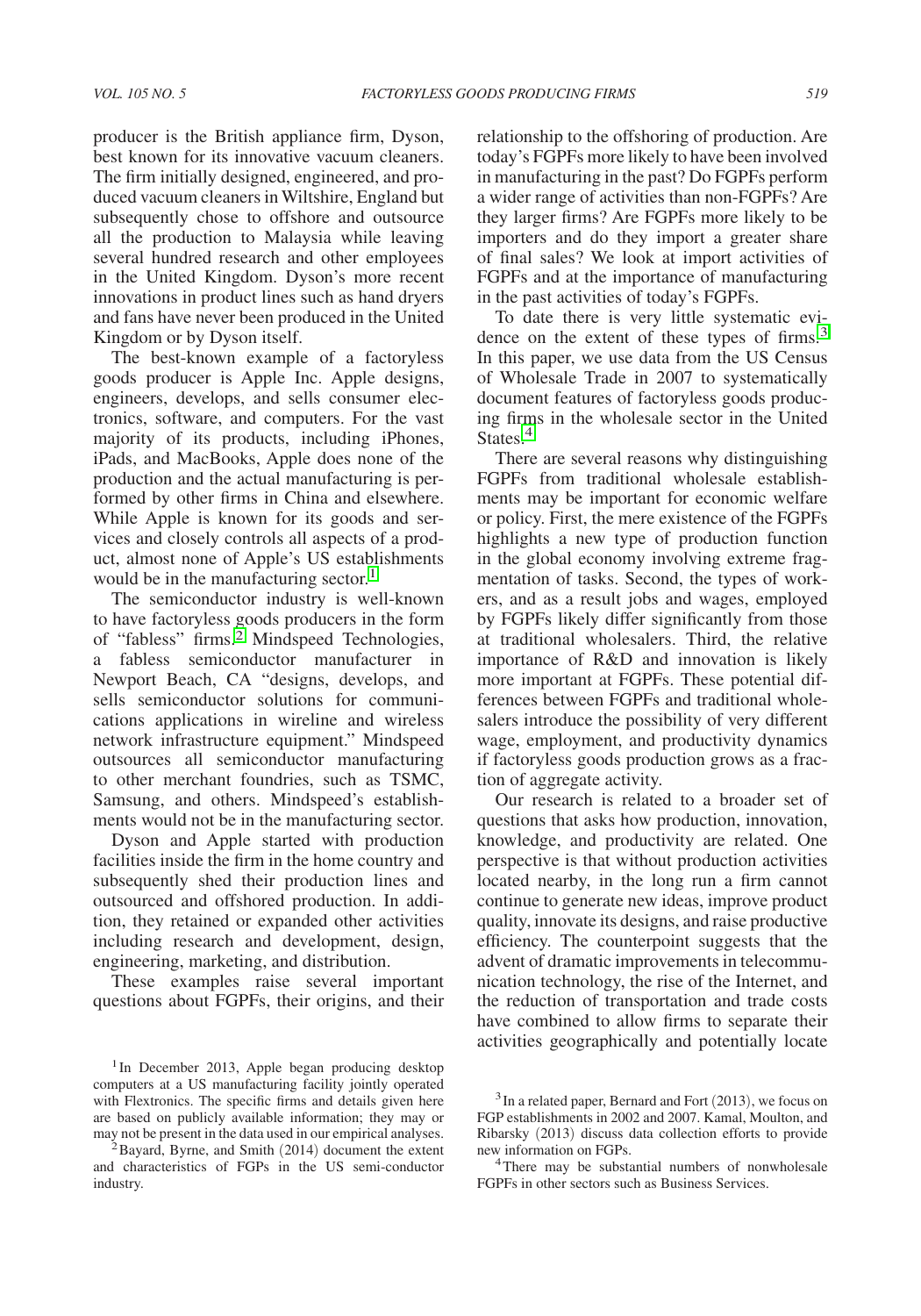| Panel A                    | Total sales      | Plants       | Wage         | Age          |            |
|----------------------------|------------------|--------------|--------------|--------------|------------|
| Non-FGP firms<br>FGP firms | 10,053<br>18.399 | 1.38<br>2.33 | 46.8<br>51.5 | 14.8<br>13.7 |            |
|                            |                  |              | Employment   |              |            |
| Panel B                    | Total            | Wholesale    | Service      | Other        | <b>MPT</b> |
| Non-FGP firms<br>FGP firms | 22.1<br>50.0     | 14.9<br>24.4 | 2.0<br>15.3  | 3.6<br>5.4   | 1.0<br>3.0 |

Table 1—Firm Characteristics, 2007

*Notes:* MPT are Management, Professional, and Technical service workers. Other includes workers in Retail, Agriculture, Transportation, Warehousing and Utilities, Construction, and Public Administration. Employment figures are counts of employees. Total sales and Wages are in thousands of dollars.

them outside the firm. This perspective suggests firms will thrive if they can take advantage of comparative advantage and relative cost differences in the performance of the tasks involved in the creation, production, distribution, and marketing of a product. Co-location of these tasks may not be necessary and might be more costly.

## **I. Data and Definition**

The data employed in this paper are from the 2007 US Census Bureau Census of Wholesale Trade (CW), the Longitudinal Business Database (LBD) for 1992 to 2007, and US Customs trade transactions data on 2007 US imports. To create our definition of a factoryless goods producing firm, we proceed in two steps: first we identify FGP establishments in the wholesale sector and then we aggregate establishment to define FGP firms. We classify establishments in the wholesale sector as Factoryless Goods Producers if they both participate in the pre-production process of design or engineering of the product and are involved in the control of manufacturing through the purchase of contract manufacturing services<sup>5</sup>

The Economic Censuses collect information at the unit of the establishment. Most firms are single-plant organizations in which establishment and firm definitions are the same. However the smaller number of multi-plant firms account

for a disproportionate share of output and employment, and are more likely to produce multiple products.

DEFINITION 1: *A factoryless goods producing firm* (*FGPF or FGP firm*) *is a firm with at least one FGP wholesale establishment and with no manufacturing establishments.*

The practical implementation of the definition is complicated by the fact that each wholesale establishment can be in one of three categories: FGP, non-FGP, or Missing.<sup>6</sup> In this paper we only consider firms where all the wholesale establishments can be classified as FGP or non-FGP.

## **II. Characteristics of FGP Firms**

We start by describing FGP firms compared to non-FGP firms in the wholesale sector. In Table 1, we consider characteristics of FGP firms in 2007. Only 12 percent of firms are FGPFs and they are found in all industries for which FGPrelated data was collected. However, they are disproportionately active in pharmaceuticals and apparel, 24 and 23 percent of firms respectively. These two industries are well-known for having design and product development conducted at a location separate from the production site. As expected, FGP firms are substantially larger than non-FGPFs; they employ twice as many

 $5$ See Bernard and Fort (2013) for details about the survey questions used to identify establishments as FGPs and for information on FGP plants. These survey questions were asked of all establishments in 49 of the 71 six-digit NAICS industries.

<sup>&</sup>lt;sup>6</sup>Establishments with a Missing designation either were not asked the FGP survey questions or did not answer all the questions.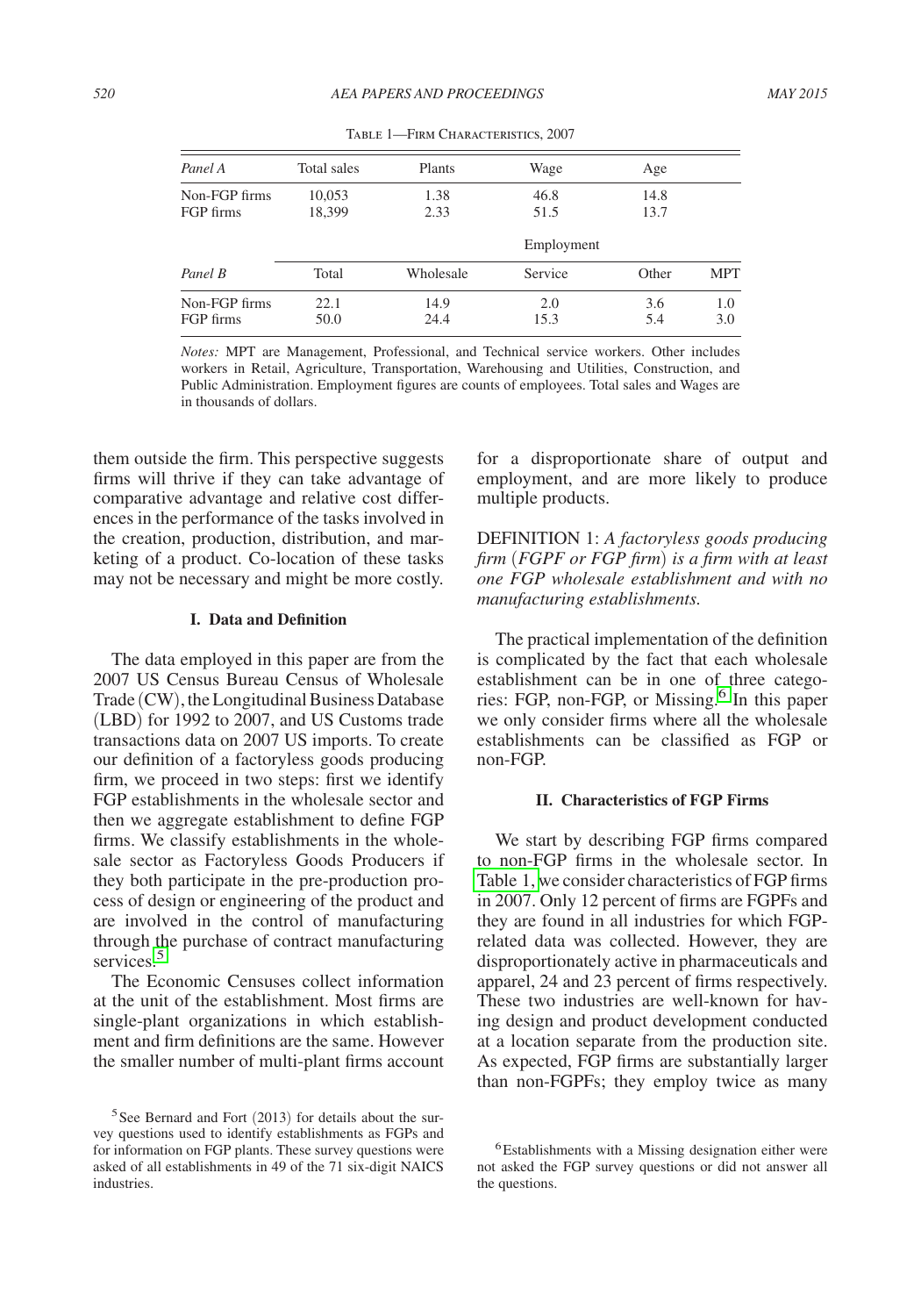workers, have 2.3 plants in contrast to 1.3 for non-FGPFs, and have average sales that are 83 percent larger. This size difference is not surprising if we consider that FGPFs are active in all phases of the production of a product from the design through the decisions about manufacturing to the branding and logistics. FGPFs also pay higher average wages and are younger. The relative youth of FGPFs is surprising given that large firms are typically older firms.

Accordingly, FGPFs are more active across sectors. The typical non-FGP wholesaling firm has 22.1 workers of whom 14.9 are at wholesale establishments. Employment shares in Services, Management/Professional/Technical (MPT), and Other sectors are much smaller. In contrast, the average FGPF has 50.0 workers of whom only half are at wholesale establishments. FGPFs have substantial workers in other industries, 10.7 in other Services sectors, 3.0 MPT, and 5.4 in Other. In the remainder of the paper we develop a set of facts around the hypotheses that FGPFs are likely to have made a transition from manufacturing to non-manufacturing and that FGPFs are more likely to have offshored production.

#### **III. FGPFs Over Time**

To begin to understand the origins and evolution of FGPFs over time, we use information from the LBD to follow FGPFs and non-FG-PFs over time. In 2007 we can define 112,300 firms employing over 2.85 million workers as either FGPFs or non-FGPFs, see Table 2. 13,500 of these firms are FGPFs while 98,800 are non-FGPFs. As noted previously, the FGPFs are substantially larger in terms of total employment and wholesale sector employment.

We track these firms back into past years in other rows in Table 2. For example, 40.5 percent (40,000) of these non-FGPFs existed in 1992. In contrast, only 36.3 percent of the FGPFs existed in 1992 confirming the finding that FGPFs are younger firms. Over time, the average wholesale employment at future FGPFs has increased and the relative size compared to future non-FGPFs has risen as well.

More interesting is that future FGPFs have much higher manufacturing employment than future non-FGPFs. Firms present in 1992 show that future FGPFs have 2.96 times as many manufacturing employees and have manufacturing

Table 2—FGPFs Over Time

|      |                        | Total     | Employees                |             |  |
|------|------------------------|-----------|--------------------------|-------------|--|
|      | Firms                  |           | employment Manufacturing | Wholesale   |  |
|      | Panel A. Non-FGP firms |           |                          |             |  |
| 1992 | 40,000                 | 1,043,716 | 1.5(0.75)                | 13.8 (0.96) |  |
| 1997 | 56,500                 | 1.356.654 | 0.9(0.72)                | 13.6(0.94)  |  |
| 2002 | 76.100                 | 1.701.870 | 0.4(0.70)                | 14.4(0.93)  |  |
| 2007 | 98.800                 | 2.186.891 | 0.0                      | 14.9 (0.92) |  |
|      | Panel B. FGP firms     |           |                          |             |  |
| 1992 | 4.900                  | 285,650   | 9.4(2.96)                | 17.5(1.34)  |  |
| 1997 | 7.300                  | 425.244   | 6.2(3.09)                | 20.5(1.50)  |  |
| 2002 | 10.200                 | 550,673   | 3.1(3.17)                | 21.6(1.52)  |  |
| 2007 | 13.500                 | 672,443   | 0.0                      | 24.4 (1.57) |  |

*Notes:* Years prior to 2007 give average for firms existing in that year as well as in 2007 and were categorized as either non-FGPF or FGPF in 2007. Manufacturing (Wholesale) indicates the average number of manufacturing (wholesale) workers at the firm. Numbers in parentheses represent the mean for that group relative to all wholesale firms in the firm's primary wholesale industry in that year.

employment shares 2.48 times higher than the average firm in their industry. Future non-FG-PFs are 54 percent smaller in terms of average employment and have manufacturing employment shares 19 percent lower.

These results provide some support for the hypothesis that FGPFs include a set of firms that made the transition out of manufacturing.<sup>7</sup> However, it is likely that the current set of FGPFs are a mix of different types of firms including former manufacturing firms, new firms created as FGPFs from their inception, and other firms that have made the transition to the design and manufacture of products. More work is needed to understand the evolution of FGPFs over time.

## **IV. FGPFs and Imports**

While Fort (2014) finds that US firms are much more likely to purchase contract manufacturing services domestically rather than abroad, there is still a strong presumption that production fragmentation also entails offshoring. We examine the import activities of both non-FGP and FGP firms in 2007 in [Tables 3](#page-4-0) and [4.](#page-4-0)

<sup>7</sup>Bernard, Smeets, and Warzynski (2014) document the prevalence and characteristics of these types of switching firms in the Danish manufacturing sector from 1994–2007.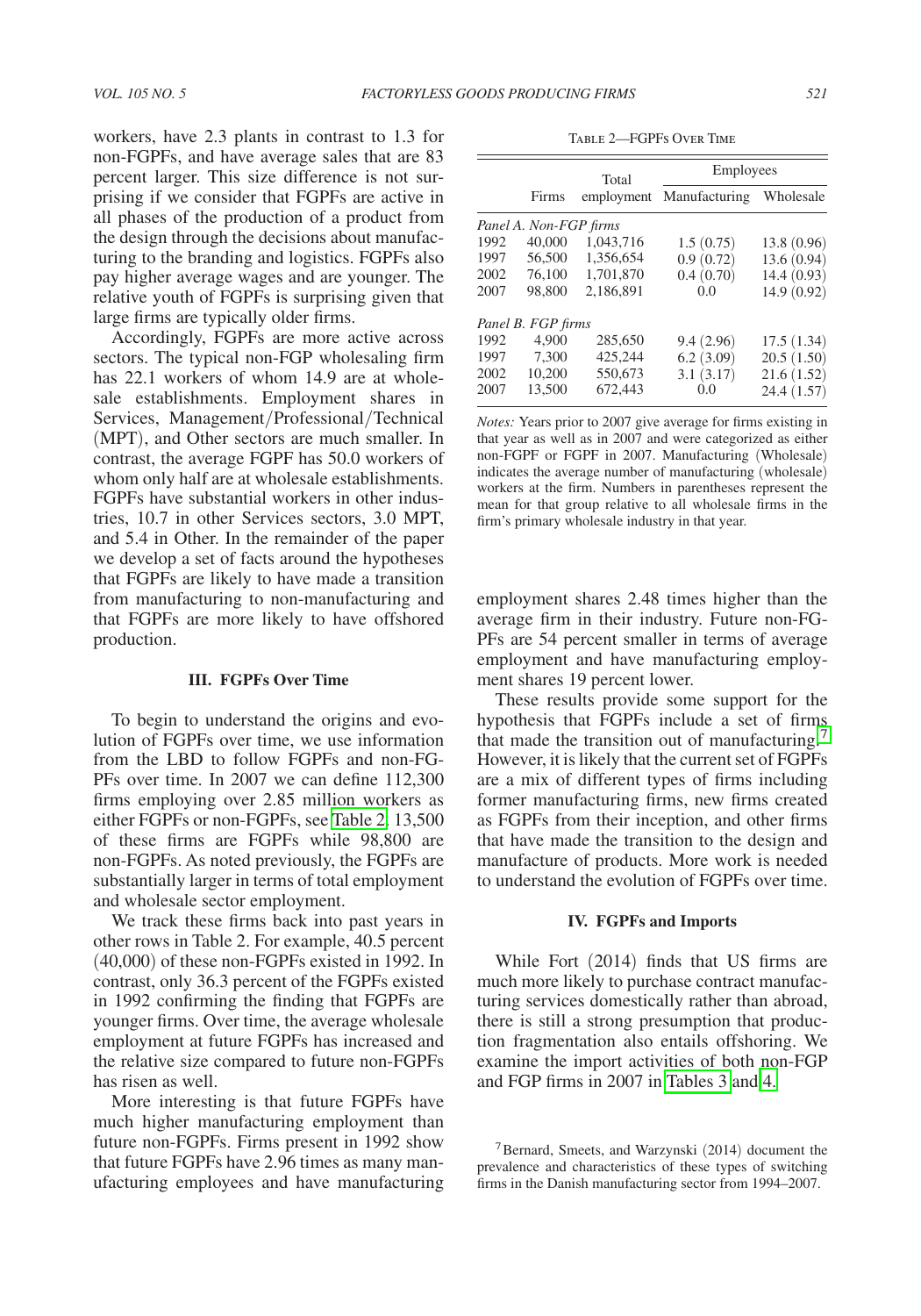<span id="page-4-0"></span>

|               | Importer<br>share | <b>Imports</b> | Imports/<br>wholesale<br>sales |
|---------------|-------------------|----------------|--------------------------------|
| Non-FGP firms | 0.354             | 3,566          | 0.856                          |
| FGP firms     | 0.499             | 4.998          | 0.380                          |

Table 3—FGPFs and Imports, 2007

*Notes:* Importer share is the fraction of firms that report positive imports. Imports are given in thousands of dollars. Imports/wholesale sales is the ratio of imports to sales by wholesale establishments at the firm.

Table 4—Major Import Sectors, 2007

|      | Non FGP firms |              | FGP firms |              |
|------|---------------|--------------|-----------|--------------|
| Rank | Sector        | Import share | Sector    | Import share |
| 1    | 84            | 0.160        | 85        | 0.298        |
| 2    | 85            | 0.149        | 84        | 0.111        |
| 3    | 87            | 0.063        | 62        | 0.085        |
| 4    | 71            | 0.059        | 61        | 0.075        |
| 5    | 95            | 0.044        | 64        | 0.073        |

*Note:* The two-digit import (HS) sectors are: (85) Electrical machinery and equipment, (84) Machine and mechanical appliance and computers, (62) Clothing–not knitted, (61) Clothing–knitted, (64) Footwear, (87) Vehicles, (71) Jewelry and precious stones, and (95) Toys.

Table 3 reports the share of importing firms, the level of imports per firm and the ratio of imports to wholesale sales at the firm in 2007. FGPFs are indeed more likely to be importers than non-FGPFs; one half of FGPFs are importers in contrast to just over one-third of non-FGPFs. In addition, the level of imports is 40 percent greater at FGPFs. Taken together these findings provide some support for the idea that FGPFs use foreign production sites to manufacture the goods they control. However, looking at the ratio of imports to wholesale sales, we find that FGPFs are importing a much smaller share of sales than non-FGPFs. Non-FGPFs importers have imports equal to 86 percent of their sales, compared to only 38 percent for FGFPs. These results suggest a more complex relationship of factoryless goods producing firms to offshoring.

Table 4 shows the top five importing sectors for both non-FGP and FGP firms as well as the share of imports in each of the top sectors. Import sectors for non-FGPFs include Machinery, Electrical equipment as well as Vehicles, Jewelry, and Toys. In the latter three sectors, importing wholesale firms are likely to be of the more traditional type providing search and matching services between producers and buyers.

FGPFs are much more concentrated in the top sectors. Almost two-thirds of their imports are in equipment (HS85 and HS84) and apparel and footwear (HS62, HS61, and HS64). Non-FGPFs are spread more evenly with less than half their imports in the top five sectors.

## **V. Conclusions**

The fragmentation of production across firms and borders raises important questions about the boundaries of the firm and the role of policy. We find that large numbers of workers in the wholesale sector are employed at firms that engage in manufacturing-related activities. Unlike traditional wholesalers, these factoryless goods producing firms are not primarily engaged in intermediation, but instead undertake design and engineering of products themselves and exert control over the production process. The potential for increasing fragmentation of production across firms and borders means that FGPFs are likely to play an even larger role in industrialized economies in years to come.

FGPFs are larger, pay higher wages, are active in more industries, and are more likely to be engaged in importing than typical wholesale firms. This paper represents a first step in developing an understanding of factoryless goods producing firms in the United States.

## REFERENCES

- **Bayard, Kimberly, David Byrne, and Dominic Smith.** 2014. "The Scope of U.S. Factoryless Manufacturing." In *Measuring the Effects of Globalization: Better Trade Statistics for Better Policy*, edited by Susan Houseman and Michael Mandel, 81–120. Kalamazoo, MI: W. E. Upjohn Institute.
- **Bernard, Andrew B., and Teresa C. Fort.** 2013. "Factoryless Goods Producers in the US." National Bureau of Economic Research Working Paper 19396.
- **Bernard, Andrew B., Valerie Smeets, and Frederic Warzynski.** 2014."Rethinking Deindustrialization." University of Aarhus School of Economics and Management Working Paper 2014-14.